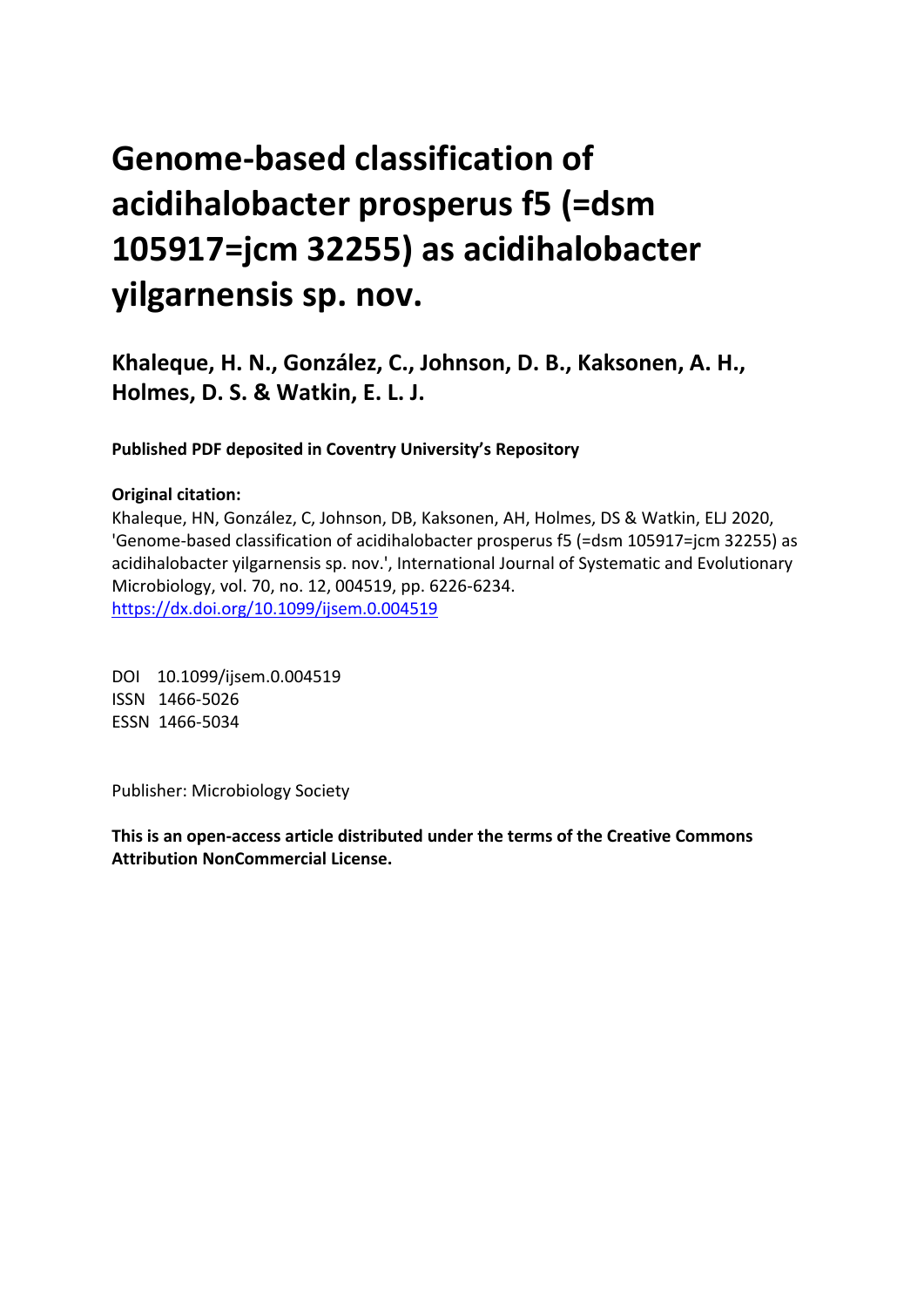#### INTERNATIONAL JOURNAL OF SYSTEMATIC **AND EVOLUTIONARY MICROBIOLOGY**



# Genome-based classification of *Acidihalobacter prosperus* F5 (=DSM 105917=JCM 32255) as *Acidihalobacter yilgarnensis* sp. nov.

Himel Nahreen Khaleque<sup>1,2</sup>†, Carolina González<sup>3,4</sup>†, D. Barrie Johnson<sup>5,6</sup>, Anna H. Kaksonen<sup>2</sup>, David S. Holmes<sup>3,4,7,</sup>\* and Elizabeth L. J. Watkin<sup>1,\*</sup>

#### Abstract

The genus *[Acidihalobacter](http://doi.org/10.1601/nm.27501)* has three validated species, *[Acidihalobacter ferrooxydans](http://doi.org/10.1601/nm.34444)*, *[Acidihalobacter prosperus](http://doi.org/10.1601/nm.27502)* and *[Acidihalo](http://doi.org/10.1601/nm.27501)[bacter](http://doi.org/10.1601/nm.27501) aeolinanus*, all of which were isolated from Vulcano island, Italy. They are obligately chemolithotrophic, aerobic, acidophilic and halophilic in nature and use either ferrous iron or reduced sulphur as electron donors. Recently, a novel strain was isolated from an acidic, saline drain in the Yilgarn region of Western Australia. Strain F5T has an absolute requirement for sodium chloride (>5mM) and is osmophilic, growing in elevated concentrations (>1 M) of magnesium sulphate. A defining feature of its physiology is its ability to catalyse the oxidative dissolution of the most abundant copper mineral, chalcopyrite, suggesting a potential role in biomining. Originally categorized as a strain of *[A. prosperus](http://doi.org/10.1601/nm.27502)*, 16S rRNA gene phylogeny and multiprotein phylogenies derived from clusters of orthologous proteins (COGS) of ribosomal protein families and universal protein families unambiguously demonstrate that strain F5T forms a well-supported separate branch as a sister clade to *[A. prosperus](http://doi.org/10.1601/nm.27502)* and is clearly distinguishable from [A. ferrooxydans](http://doi.org/10.1601/nm.34444) DSM 14175<sup>T</sup> and A. aeolinanus DSM14174<sup>T</sup>. Results of comparisons between strain F5T and the other *[Acidihalobacter](http://doi.org/10.1601/nm.27501)* species, using genome-based average nucleotide identity, average amino acid identity, correlation indices of tetra-nucleotide signatures (Tetra) and genome-to-genome distance (digital DNA–DNA hybridization), support the contention that strain F5<sup>T</sup> represents a novel species of the genus *[Acidihalobacter](http://doi.org/10.1601/nm.27501)*. It is proposed that strain F5<sup>T</sup> should be formally reclassified as *[Acidihalobacter](http://doi.org/10.1601/nm.27501) yilgarnenesis* F5T (=DSM 105917T =JCM 32255T ).

### **INTRODUCTION**

Bioleaching is a technique where acidophilic micro-organisms are used to catalyse the extraction of metals from mineral ores through the oxidation of metal sulfides, a technology referred to to generically as biomining [[1](#page-8-0)]. As many accessible highergrade metal ore bodies are now depleted, lower-grade ores are being increasingly exploited, and bioleaching can have both economic and environmental benefits for processing these materials [\[2\]](#page-8-1). However, biomining has long faced the

challenge of the negative effect of the presence of salt (sodium chloride) in ores and process waters. The ability of bioleaching micro-organisms to tolerate salt varies between genus and species, but most bioleaching micro-organisms cannot tolerate the levels of chloride present in seawater and can be inhibited by concentrations as low as  $6.6$  g  $l<sup>-1</sup>$  [\[3–5\]](#page-8-2). However, the presence of salt has been shown to enhance the abiotic leaching of the recalcitrant but also most abundant coppercontaining mineral in the lithosphere, chalcopyrite  $(CuFeS<sub>2</sub>)$ . Therefore, the use of halophilic micro-organisms that are also

Author affiliations: "School of Pharmacy and Biomedical Sciences, Curtin University, Perth, Australia; <sup>2</sup>CSIRO Land and Water, Floreat, Australia;<br><sup>3</sup>Center for Bioinformatics and Genome Biology Fundacion Ciencia y Vida. Center for Bioinformatics and Genome Biology, Fundacion Ciencia y Vida, Santiago, Chile; "Centro de Genómica y Bioinformática, Facultad de Ciencias, Universidad Mayor, Santiago, Chile; 5School of Natural Sciences, Bangor University, Bangor LL57 2UW, UK; 6Faculty of Health and Life Sciences, Coventry University, Coventry, CV1 5RW, UK; <sup>7</sup>Universidad San Sebastian, Santiago, Chile.

<sup>\*</sup>Correspondence: David S. Holmes, dsholmes2000@yahoo.com; Elizabeth L. J. Watkin, e.watkin@curtin.edu.au

Keywords: *Acidihalobacter*; halotolerant; iron and sulfur oxidising; acidophile; Yilgarn Craton; genome-based average nucleotide identity (ANI); average amino acid identity (AAI); genome-to-genome distance (digital DNA-DNA hybridization (dDDH); chalcopyrite bioleaching.

Abbreviations: AAI, average amino acid identity; ANIb, average nucleotide identity based on blast; COGS, clusters of orthologous proteins; dDDH, digital DNA–DNA hybridization; MAFFT, Multiple Alignment using Fast Fourier Transform; MLSA, multiple locus sequence analyses; RAST, Rapid Annotation of Microbial genomes using Subsystems Technology; RDP, Ribosomal Database Project; Tetra, a statistical analysis of tetranucleotide usage patterns in genomic fragments.

<sup>16</sup>S rRNA gene sequence, KX250214.1; genome accession number, CP017415.1.

<sup>†</sup>These authors contributed equally to this work

Two supplementary tables are available with the online version of this article. 004519 © 2020 The Authors

This is an open-access article distributed under the terms of the Creative Commons Attribution NonCommercial License. <u>© 0⊛</u>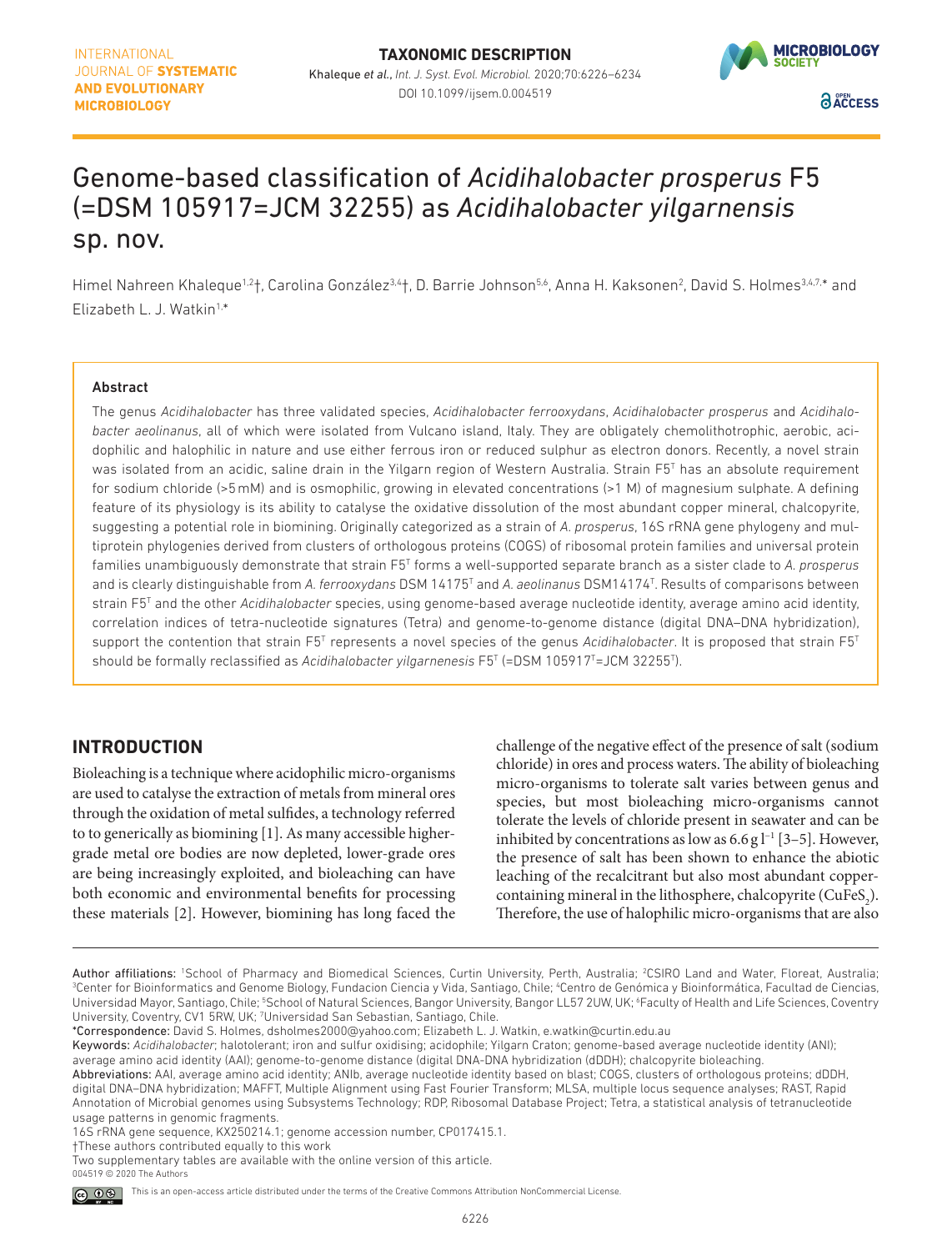capable of tolerating low pH while being able to catalyse the oxidative dissolution of chalcopyrite would be of major benefit to the biomining industry [\[4, 5\]](#page-8-3). Furthermore, as freshwater resources become increasingly scarce, the mining industry would benefit from using seawater at mining sites to reduce the costs associated with desalination plants [\[2\]](#page-8-1).

Due to the limited environments that are available for the discovery of the unique micro-organisms that inhabit low pH and highly saline environments and have the ability to oxidize metal sulfide minerals, it is important to isolate and characterize these prokaryotes [[5\]](#page-8-4).

The genus *[Acidihalobacter](http://doi.org/10.1601/nm.27501)* represents one such group of ferrous iron- and sulfur-oxidizing bacteria that are both extremely acidophilic and halotolerant (tolerating up to 1283mM NaCl) [\[6–8](#page-8-5)]. Three members of the genus *[Acidi](http://doi.org/10.1601/nm.27501)[halobacter](http://doi.org/10.1601/nm.27501)* have been isolated from the Vulcano region Italy. *[Acidihalobacter prosperus](http://doi.org/10.1601/nm.27502)* DSM 5130T (previously '*[Thioba](http://doi.org/10.1601/nm.27624)[cillus prosperus](http://doi.org/10.1601/nm.27624)*') was isolated from a geothermally heated seafloor at Porto di Levante while the type strains of *[Acidi](http://doi.org/10.1601/nm.27501)[halobacter](http://doi.org/10.1601/nm.27501) aeolinanus* (previously '*[Acidihalobacter prosperus](http://doi.org/10.1601/nm.27502)* DSM 14174') and *[Acidihalobacter ferrooxydans](http://doi.org/10.1601/nm.34444)* (previously '*[Acidihalobacter](http://doi.org/10.1601/nm.27501) ferrooxidans* DSM 14175') were isolated from a shallow acidic pool by the shore of [Baia](http://doi.org/10.1601/nm.27528) de Levant [\[9, 10\]](#page-8-6). All are members of the family *[Ectothiorhodospiraceae](http://doi.org/10.1601/nm.2154)* of the class *[Gammaproteobacteria](http://doi.org/10.1601/nm.2068)* in the genus *[Acidihalobacter](http://doi.org/10.1601/nm.27501)*, and each has been characterized as the type strain of their respective species [\[11–14\]](#page-8-7).

More recently, a novel bacterial strain, designated as  $F5<sup>T</sup>$  and belonging to genus *[Acidihalobacter](http://doi.org/10.1601/nm.27501)*, was isolated from an acidic saline drain in the Yilgarn region of Western Australia [\[5\]](#page-8-4). The isolate was initially considered to be a strain of *[A. prosperus](http://doi.org/10.1601/nm.27502)* due to the high sequence similarity (98.7%) of its 16S rRNA gene to the latter [[8](#page-8-8)]. However, a defining feature of this strain that distinguishes it from other strains of *Acidihalobater* was its ability to leach chalcopyrite at 508mM NaCl. This makes it a potentially valuable isolate for the industrial biorecovery of copper through saline water bioleaching [\[8\]](#page-8-8).

The genome of strain  $F5<sup>T</sup>$  is the only available complete genome of a halotolerant acidophile to date, as well as the first complete genome for a member of the genus *[Acidihalobacter](http://doi.org/10.1601/nm.27501)* [[8\]](#page-8-8). The completeness of its genome provides an opportunity for studies of its metabolic capabilities as well as clarification of its taxonomy. Genome-based classification of the other members of the genus *[Acidihalobacter](http://doi.org/10.1601/nm.27501)* has recently been completed and has proven to provide a more robust approach for the re-evaluation of taxonomy using bioinformatics-based phylogenomic strategies that are more accurate than 16S rRNA gene phylogeny and morphology alone [\[14, 15](#page-8-9)].

#### **METHODS**

#### **Isolation of strain F5T**

Strain F5T was isolated from an enrichment culture obtained from an acidic saline drain in the Yilgarn region in Western Australia (pH 2.1, 463mM chloride, 25mM iron (II); GPS coordinates −31.070302° S, 117.43901° E) [\[5, 8\]](#page-8-4). The enrichment culture was inoculated onto overlay plates [[16](#page-8-10)] (0.625% agarose pH 2.5) enriched with (i) FeSO<sub>4</sub>, (ii)  $K_2S_4O_6$ or (iii) a mixture of both, containing 214mM NaCl. Single colonies picked from the solid media were resuspended in liquid media containing either 50mM ferrous sulphate or 5 mM potassium tetrathionate, basal salts (3 mM (NH<sub>4</sub>)<sub>2</sub>SO<sub>4</sub>, 1.6 mM MgSO<sub>4</sub> and 2.9 mM  $KH_2PO_4$ ) and trace elements (pH 1.8) [\[7\]](#page-8-11). DNA extraction and 16S rRNA gene sequences were obtained through Sanger sequencing as described previously [[17](#page-8-12)].

#### **Tolerance to temperature, pH and NaCl**

A pure culture of strain F5T was maintained at 30 °C in basal salts containing 50mM ferrous sulphate and 5mM potassium tetrathionate at pH 2.5 as described above, and DNA was extracted from these cultures for genome sequencing as described previously [[8](#page-8-8)]. Growth of the isolate was tested at a range of temperatures (17–42.5 °C), pH levels (pH 1– 5) and sodium chloride concentrations (0–1.71 M; data not shown). Bioleaching studies were performed as described elsewhere [[8\]](#page-8-8).

For the purpose of this study, further growth tests were performed on various liquid and solid media, including the growth of strain F5<sup>T</sup> on elemental S,  $H_2$  and in  $K_2S_4O_6$ free media containing 10 mM Fe(II) and 200 mM  $MgSO_4$ . Aerobic growth was tested at different concentrations of MgSO4 (0, 50, 100, 200, 500 and 1000 mM). When the cultures failed to grow, 25 mM NaCl was added in the medium and incubated further for up to 24 days. Tests for optimum concentration of NaCl in cultures containing 200 mM  $\text{MgSO}_4$  were then performed using 0, 5, 10, 25 and 50 mM NaCl.

#### **Electron microscopy**

Electron microscopic studies of strain F5T were performed using the method described previously for the type strain of *[A. prosperus](http://doi.org/10.1601/nm.27502)* [[18](#page-8-13)].

#### **Selection of members for phylogenetic assignment**

Members for inclusion in the study were identified from the 30 closest phylogenetic neighbours as given by *ab initio* comparisons of GLIMMER3 gene candidates with a set of universal proteins and up to 200 unduplicated proteins in the seed and Rapid Annotation of Microbial genomes using Subsystems Technology (RAST) [\[19, 20\]](#page-8-14). These were verified by comparison to the sequences previously used for the reclassification of the type strain of *[A. prosperus](http://doi.org/10.1601/nm.27502)* [[15\]](#page-8-15), as well as by comparison with nucleotide databases after running a blastn-based script using an E-value threshold of 1e-5 and the databases greengenes, RDP and silva [\[21–23\]](#page-8-16).

A total of 15 genomes, including the four members of the genus *[Acidihalobacter](http://doi.org/10.1601/nm.27501)*, were selected for inclusion into the following phylogenetic tree reconstructions. *[Halothiobacillus](http://doi.org/10.1601/nm.2192)  [neapolitanus](http://doi.org/10.1601/nm.2192)* ATCC 23641 was used as an outgroup (Table S1, available in the online version of this article).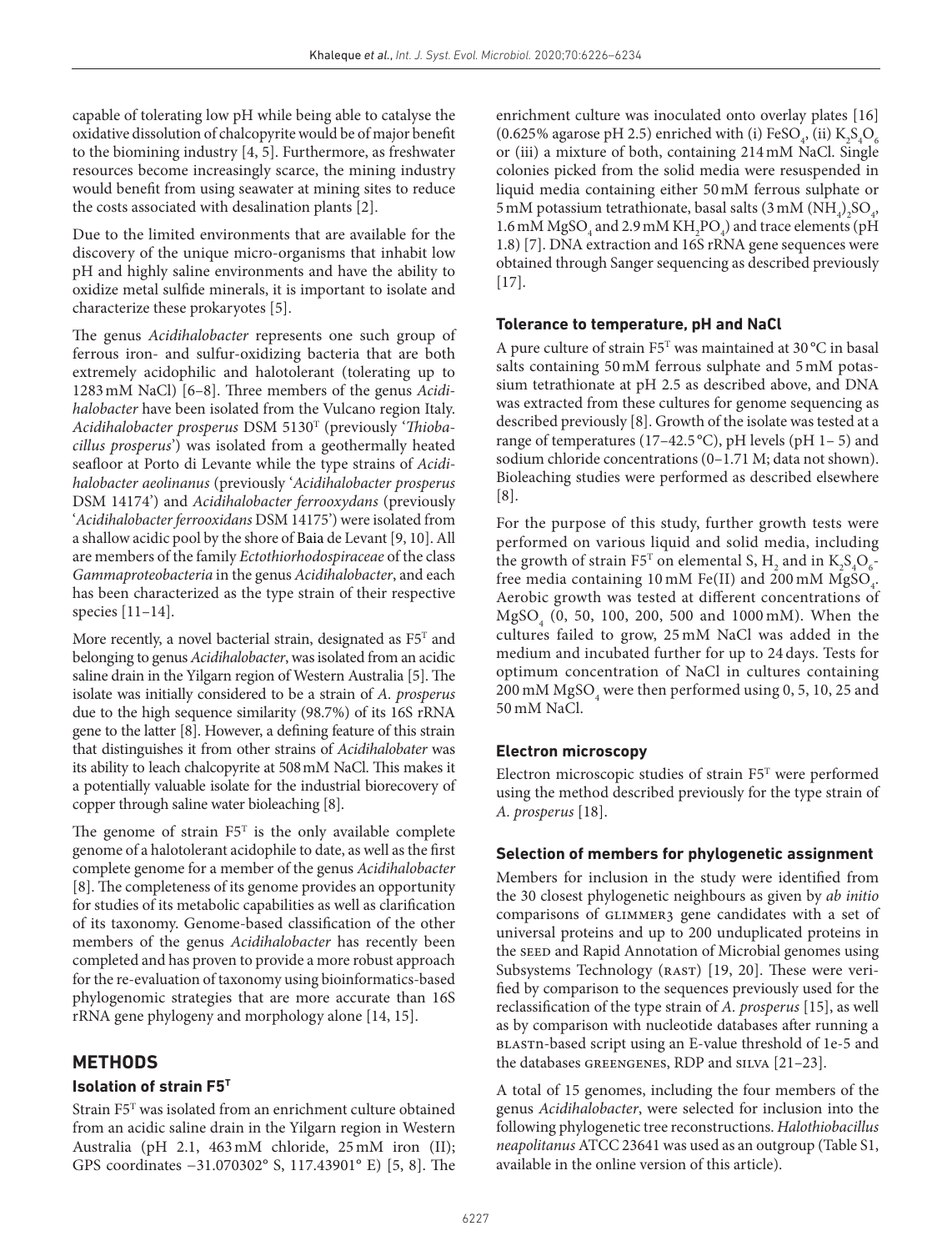Closest phylogenetic neighbours of the genus *[Acidihalobacter](http://doi.org/10.1601/nm.27501)* were selected based on *ab initio* comparisons of GLIMMER3 and RAST [\[19, 20\]](#page-8-14). A total of 14 organisms of the order *[Chro](http://doi.org/10.1601/nm.2069)[matiales](http://doi.org/10.1601/nm.2069)*, including the three validated members of the genus *[Acidihalobacter](http://doi.org/10.1601/nm.27501)* together with strain F5T , were selected for inclusion in phylogenetic tree reconstructions.

# **PHYLOGENETIC TREE RECONSTRUCTION**

#### **16S rRNA gene phylogeny**

16S rRNA genes of *[Acidihalobacter](http://doi.org/10.1601/nm.27501)* species were identified by comparison of genomic sequences against 16S rRNA databases greengenes [[21\]](#page-8-16), RDP [\[22\]](#page-9-0) and silva [[23\]](#page-9-1) by blastn [[24\]](#page-9-2) using an E-value threshold of 1e-5. Sequences of the taxonomically related genomes from the order *[Chromatiales](http://doi.org/10.1601/nm.2069)* were selected from NCBI databases to be included in the 16S rRNA gene phylogenetic tree. All 16S rRNA gene sequences were aligned in MAFFT version 7 with the L-INS-i iterative refinement [\[25, 26\]](#page-9-3). The phylogenetic tree was reconstructed with IQTREE, using 1000 replications as bootstrap support [[27, 28](#page-9-4)] with best model fit by  $IQTREE (TN+F+I+G$  according to the Bayesian information criterion) [[29](#page-9-5)].

#### **Multi-locus sequence analysis (MLSA)**

A set of 30 ribosomal proteins associated with COG markers (Table S2) were obtained from the DOE Joint Genome Institute – Integrated Microbial Genomes and Microbiome Samples website ([https://img.jgi.doe.gov/cgi-bin/m/main.cgi\)](https://img.jgi.doe.gov/cgi-bin/m/main.cgi) for each micro-organism in the study [[30, 31](#page-9-6)]. A multi-locus phylogenomic tree was reconstructed by aligning a concatenated set of the 30 COGs sequences with L-INS-i iterative refinement in MAFFT version 7 and removal of unreliable regions with gblocks [[32, 33\]](#page-9-7). A maximum-likelihood tree with 1000 replicates was reconstructed with best-fit model LG+F+I+G according to the Bayesian information criterion using  $IQTREE$  [[27, 28\]](#page-9-4).

Nine conserved housekeeping genes (*argS*, *dnaQ*, *dnaN*, *era*, *gltA*, *gyrB*, *ppnK*, *rpoB* and *rpoD* [[34–36](#page-9-8)]) were used to build a multi-gene species tree using a concatenated alignment from members of the order *[Chromatiales](http://doi.org/10.1601/nm.2069)* as described previously [\[14](#page-8-9)]. The contatenated alignment was reconstructed using the L-INS-i iterative refinement in MAFFT version 7 [[25, 26\]](#page-9-3), which were masked to remove unreliable regions with GBLOCKS [[32, 33\]](#page-9-7). The maximum-likelihood tree was reconstructed with IQTREE using the bootstrap method with 1000 replicates [[37\]](#page-9-9) and the best-suited substitution model GTR+F+I+G selected by IQTREE.

#### **Sequence-based methods for species circumscription**

Calculation of average nucleotide identity was based on blast (ANIb) [\[24, 38, 39](#page-9-2)] and the correlation indexes of tetra-nucleotide signatures (Tetra) were conducted using Jspecies [\[39](#page-9-10)] and JspeciesWS ([http://jspecies.ribohost.com/](http://jspecies.ribohost.com/jspeciesws/#Analyse) [jspeciesws/#Analyse\)](http://jspecies.ribohost.com/jspeciesws/#Analyse) [[40\]](#page-9-11). The Genome-to-Genome Distance Calculator (GGDC) web tool [\(http://ggdc.dsmz.de/distcalc2.](http://ggdc.dsmz.de/distcalc2.php) [php\)](http://ggdc.dsmz.de/distcalc2.php) was used to calculate the digital DNA–DNA hybridization

(dDDH) values [\[41, 42](#page-9-12)]. Average amino acid identity (AAI) [[43\]](#page-9-13) values were calculated with the CompareM tool [\(https://](https://github.com/dparks1134/CompareM) [github.com/dparks1134/CompareM\)](https://github.com/dparks1134/CompareM).

#### **Gene prediction**

Genes potentially encoding terminal oxidases and those involved in ferrous iron and reduced sulphur oxidation were predicted using a bidirectional BLASTP of the NR databases as described previously [\[14\]](#page-8-9) and were visualized using Artemis [[44\]](#page-9-14).

# **RESULTS AND DISCUSSION**

The genomes of the different *[Acidihalobacter](http://doi.org/10.1601/nm.27501)* isolates included in this study were previously obtained from pure cultures grown in acidified basal salts/trace elements medium supplemented with soluble iron and sulphur sources, and sodium chloride [[8, 11–13](#page-8-8)]. However, key differences can be seen in the pH, temperature and optimum NaCl concentrations required for growth on soluble iron and sulphur sources as well as on the mineral sulfide ore pyrite ([Table 1\)](#page-4-0). While the type strain of *[A. prosperus](http://doi.org/10.1601/nm.27502)* has been shown to grow on sphalerite, chalcopyrite, arsenopyrite and galena as well as on  $H_2$ S, no leaching data is available for growth on these substrates [\[9](#page-8-6)]. Meanwhile, the type strains of *[A. aeolianus](http://doi.org/10.1601/nm.34443)* and *[A. ferrooxydans](http://doi.org/10.1601/nm.34444)* have previously been shown to oxidize chalcopyrite when in mixed culture; however, growth of pure isolates has not been tested [[45, 46](#page-9-15)]. Furthermore, growth of the type strains of *[A. aeolianus](http://doi.org/10.1601/nm.34443)* and *[A. ferrooxydans](http://doi.org/10.1601/nm.34444)* is yet to be tested on other mineral ores. Strain F5T is the only isolate that has been shown to successfully leach the mineral ore pentlandite (at up to 1283mM NaCl at pH 2.5 [[8\]](#page-8-8)). More importantly, it the only known isolate to leach the recalcitrant mineral chalcopyrite at up to 513mM NaCl (pH 2.5), thereby suggesting its suitability to leach base metals from different sulfide ores at chloride ion concentrations of sea water or above (564mM NaCl [[6\]](#page-8-5)).

#### **Growth characteristics of strain F5T**

The growth tests on strain F5<sup>T</sup> performed in this study showed that it can grow on both elemental sulphur and the reduced sulphur oxy-anion, tetrathionate. Growth was also observed when Fe(II) was provided as the sole electron donor and  $200\,\mathrm{mM\,MgSO}_4$  as the osmolyte, though no growth was seen when hydrogen was provided as the sole electron donor. Furthermore, the results of the tests using 0, 50, 100, 200,  $500$  and  $1000\,\mathrm{mM\,MgSO}_4$  as the osmotic stressor showed that no growth in the absence of salt. The addition of 25mM NaCl resulted in good oxidation for cultures containing 50 and 500 mM but not 0 or 1 M MgSO<sub>4</sub>. This shows that strain  $F5^T$ has an absolute requirement for NaCl, as has previously been shown for the other members of the genus *[Acidihalobacter](http://doi.org/10.1601/nm.27501)*. When NaCl was added in increments (0, 5, 10, 25 and 50mM) to cultures containing  $200 \text{ mM MgSO}_4$  iron oxidation was evident in the cultures containing 10 and 25mM NaCl within 3days. After 4days, some oxidation was seen in the 5mM NaCl containing cultures, while after 12days the 50mM NaCl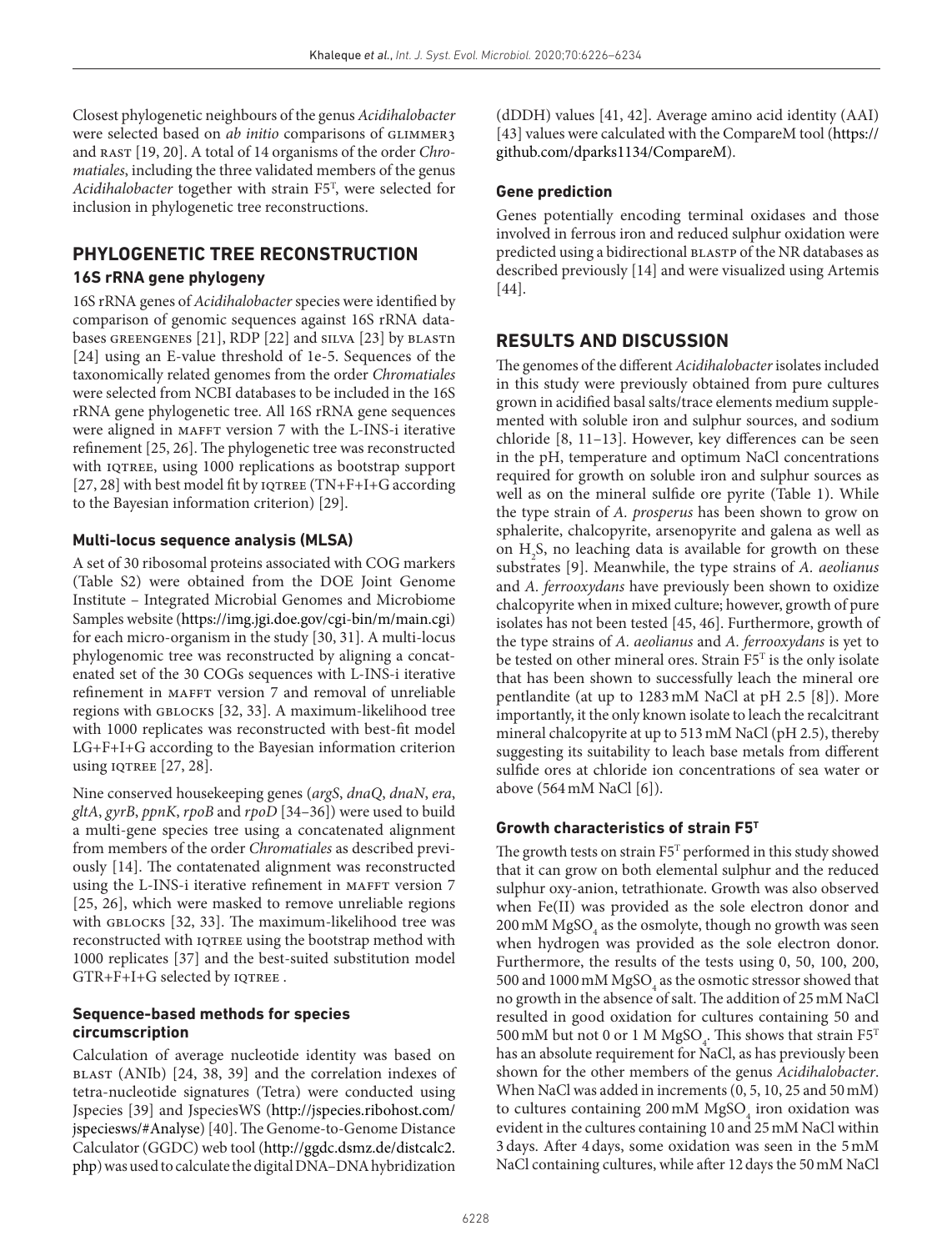<span id="page-4-0"></span>Table 1. Comparison of genomic and phenotypic features of the four members of the genus *[Acidihalobacter](http://doi.org/10.1601/nm.27501)*

| Feature                                                              | Genome                           |                                                   |                                                |                                            |
|----------------------------------------------------------------------|----------------------------------|---------------------------------------------------|------------------------------------------------|--------------------------------------------|
|                                                                      | Acidihalobacter<br>strain $F5^T$ | Acidihalobacter prosperus<br>DSM5130 <sup>T</sup> | Acidihalobacter aeolianus<br><b>DSM 14174T</b> | Acidihalobacter<br>ferrooxydans DSM 14175T |
| Genome size<br>(Mbp)                                                 | 3.57                             | 3.36                                              | 3.36                                           | 3.45                                       |
| G+C content (mol%)                                                   | 59.9                             | 64.5                                              | 62.2                                           | 61.6                                       |
| Predicted coding DNA sequence (CDS)                                  | 3233                             | 3088                                              | 3194                                           | 3089                                       |
| Plasmid                                                              | $\equiv$                         |                                                   | 162484 bp<br>(pABPV6)                          |                                            |
| tRNA genes                                                           | 47                               | 48                                                | 46                                             | 45                                         |
| Sulphur oxygenase reductase (EC<br>1.13.11.55)                       |                                  | $+$                                               |                                                | $+$                                        |
| Temperature range for growth (°C)                                    | $24 - 33$                        | $20 - 45$ [9]                                     | $26 - 42$ [60]                                 | $26 - 43$ [60]                             |
| Optimum temperature for growth (°C)                                  | 30                               | 33 [9]                                            | 36 [60]                                        | 36 [60]                                    |
| pH range for growth                                                  | $2.0 - 4.0$                      | $1.0 - 4.5$ [9]                                   | $1.5 - 3.0$ [14]                               | $1.0 - 3.0$ [14]                           |
| Optimum pH for growth                                                | 2.5                              | $2.0$ [9]                                         | 1.8[14]                                        | 1.8[14]                                    |
| NaCl range for growth (mM)                                           | $5 - 1283$                       | 70-1030 [18]                                      | $60 - 1283$ [7]                                | $60 - 856$ [7]                             |
| Optimum NaCl (mM) for growth on<br>FeSO <sub>4</sub> and $K_2S_4O_6$ | 428                              | 340 [9]                                           | 428 [7, 45, 60]                                | 428 [7, 60]                                |
| Optimum NaCl (mM) for growth on<br>pyrite                            | 513                              | N/A                                               | 256 [7]                                        | 856 [7]                                    |
| Optimum NaCl (mM) for growth on<br>chalcopyrite                      | 254                              | $_{\rm NA}$                                       | $_{\rm NA}$                                    | $_{\rm NA}$                                |
| +, Present; -, absent; NA, not available.                            |                                  |                                                   |                                                |                                            |

cultures were well oxidized. The salt-free cultures showed very little oxidation even after 12 days. While  $MgSO<sub>4</sub>$  can meet its requirement for a relatively high external osmotic potential, a minimum of 5mM NaCl is required for iron oxidation, with 10–25mM being the optimum NaCl requirement in the presence of 200 mM MgSO<sub>4</sub>. This NaCl requirement is lower than has been previously shown for the type strains of the three validated *[Acidihalobacter](http://doi.org/10.1601/nm.27501)* species (≥60mM), although these values were determined with NaCl acting as the only significant osmolyte. In total, the results of the growth studies and absolute requirement of strain F5T for NaCl, confirms its obligately osmophilic nature.

#### **Microscopy**

Electron microscopic studies revealed that cells of strain F5T were 1–2µm long straight rods [\(Fig. 1](#page-4-1)). Endopsores were not detected.

#### **Genome and gene information**

Members of the family *[Ectothiorhodospiraceae](http://doi.org/10.1601/nm.2154)* are known to have a DNA G+C content within the range 50.5-69.7 mol% [[47\]](#page-9-16). The bioinformatically inferred G+C content for the genome of strain F5T was previously found to be 59.9mol%, which is lower than that of the other members in the genus, but

is still within the range of the family *[Ectothiorhodospiraceae](http://doi.org/10.1601/nm.2154)*. The genome of strain  $F5<sup>T</sup>$  is 3.57 Mbp and is predicted to have 3233 coding sequences with 47 tRNA genes [[8\]](#page-8-8). Bioinformatically predicted terminal oxidases from the genomes

<span id="page-4-1"></span>

Fig. 1. Electron microscopy image of strain  $F5<sup>T</sup>$  grown in the presence of 214mM NaCl. The scale bar is 200nm.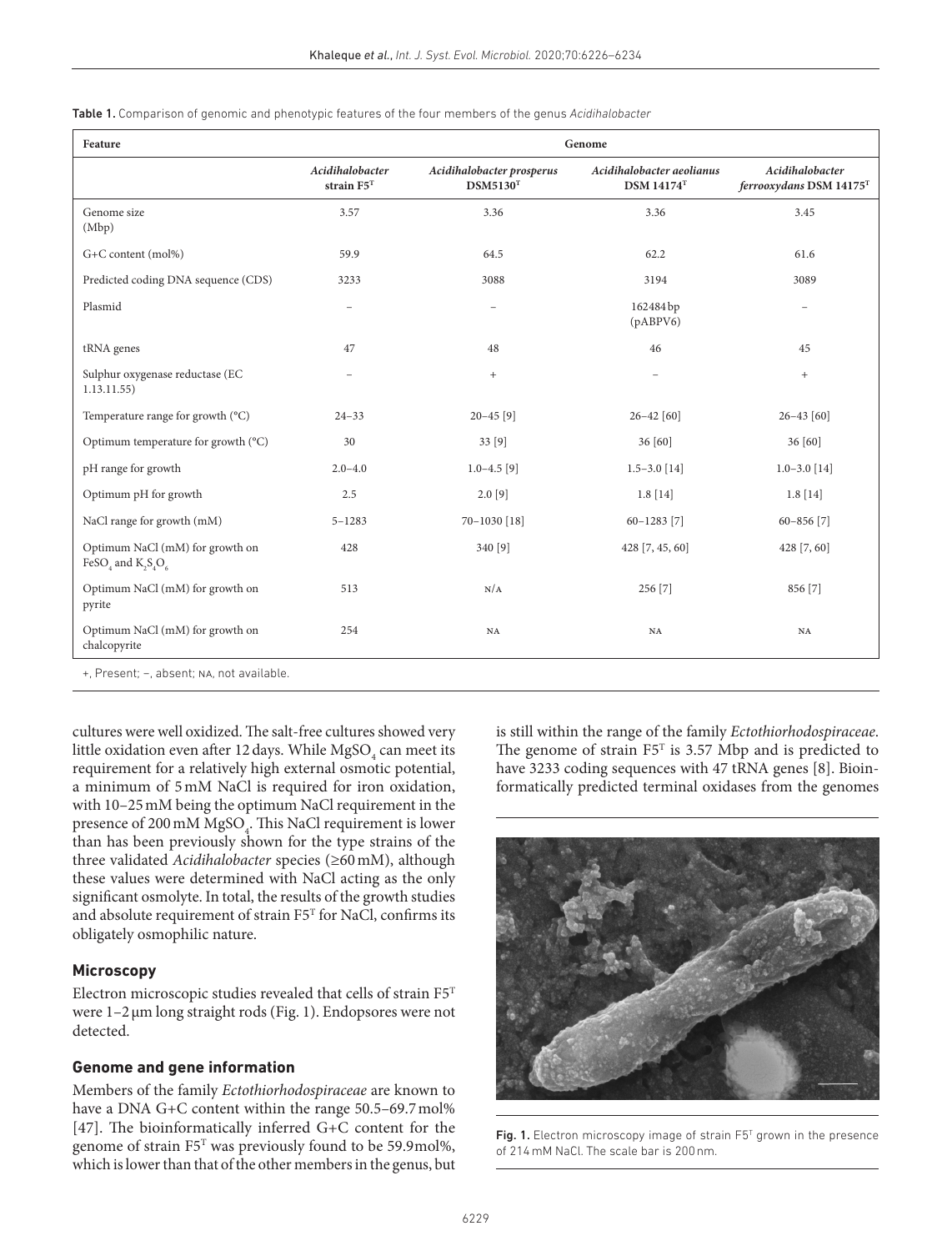

<span id="page-5-0"></span>Fig. 2. Maximum-likelihood phylogenetic tree of 16S rRNA gene sequences of strain F5<sup>T</sup> (in red) and other phylogenetic relatives as described in the text. Bootstrap percentages (1000 replicates) are labelled at the nodes. Scale bar represents 0.03 nucleotide substitution per site. The genetic distance of *[Halothiobacillus neapolitanus](http://doi.org/10.1601/nm.2192)* ATCC 23641 is not to scale as indicated by the break lines //. The full list of NCBI accession numbers is given in Table S1.

of F5T were as for DSM14174T and DSM14175T and included *aa3* (EC 1.9.3.1), *bo3* (EC 1.10.3.10), *bd*-I (EC 1.10.3.14) and fumarate reductase (quinol, EC 1.3.5.1–1.3.5.4). Respiratory quinones predicted from the genomes include ubiquinone *ubiABDEGIHJX* (EC 1.14.13.-, 1.14.12.240, 2.1.1.222, 2.1.1.64, 2.1.1.163, 2.1.1.201, 2.5.1.39, 2.5.1.129, 4.1.1.98). Phenotypic and genomic features of the four species of the genus *[Acidi](http://doi.org/10.1601/nm.27501)[halobacter](http://doi.org/10.1601/nm.27501)* are compared in [Table 1](#page-4-0). The genome is predicted to encode a rusticyanin gene cluster thought to be involved in  $Fe<sup>2+</sup>$  oxidation [[8](#page-8-8)]. The accession number of the genome sequence of strain F5<sup>T</sup> is CP017415.1.

#### **Phylogeny based on 16S rRNA gene sequence analysis**

A 16S rRNA gene phylogenetic tree of strain F5T and three validated members of the genus *[Acidihalobacter](http://doi.org/10.1601/nm.27501)* was reconstructed using ten validated species belonging to the family *[Ectothiorhodospiraceae](http://doi.org/10.1601/nm.2154)* of the order [Chromatiales](http://doi.org/10.1601/nm.2069) of the class [Gammaproteobacteria](http://doi.org/10.1601/nm.2068) using *[Halothiobacillus neapolitanus](http://doi.org/10.1601/nm.2192)* ATCC 23641 as an outgroup ([Fig. 2](#page-5-0)). The tree agrees with

a previously published 16S rRNA gene phylogenetic tree in the placement of strain F5T within the genus *[Acidihalobacter](http://doi.org/10.1601/nm.27501)* and confirms its taxonomic position within the family *[Ecto](http://doi.org/10.1601/nm.2154)[thiorhodospiraceae](http://doi.org/10.1601/nm.2154)* [\[8](#page-8-8)]. Strain F5T forms a separate branch as a sister clade to *[A. prosperus](http://doi.org/10.1601/nm.27502)* DSM 5130<sup>T</sup> that is well-supported (95% bootstrap support) and is clearly distinguishable from *[A. ferrooxydans](http://doi.org/10.1601/nm.34444)* DSM 14175T and *A. aeolinanus* DSM 14174T .

#### **Phylogeny based on multiple locus sequence analyses (MLSA)**

Additional approaches were used to evaluate the phylogenomic position of strain F5T . Phylogenomic trees were reconstructed based on the sequences of 30 concatenated conserved ribosomal proteins [\[30, 31\]](#page-9-6) [\(Fig. 3a\)](#page-6-0) and nine concatenated housekeeping genes ([Fig. 3b\)](#page-6-0). These multi-locus sequence alignments were sufficiently long to allow mapping of their phylogenetic relationships [\[30, 34, 35\]](#page-9-6). Both trees consistently place strain F5T as a sister clade to *[A. prosperus](http://doi.org/10.1601/nm.27502)* DSM 5130<sup>T</sup> with 100% bootstrap support and clearly show that strain F5T forms a distinct branch from *[A. ferrooxydans](http://doi.org/10.1601/nm.34444)*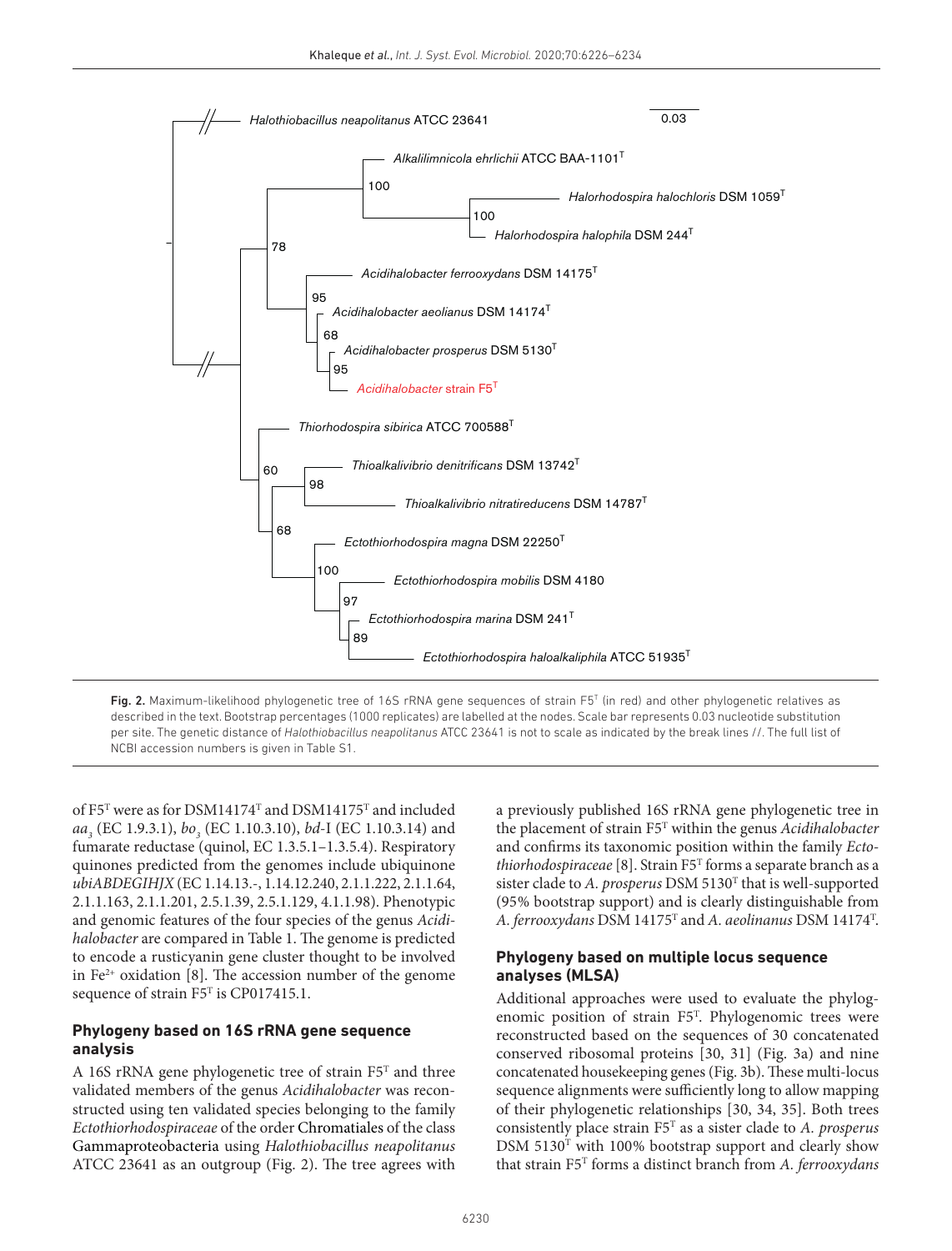

<span id="page-6-0"></span>Fig. 3. Phylogenomic trees of 14 members of the order *[Chromatiales](http://doi.org/10.1601/nm.2069)* and *[Halothiobacillus neapolitanus](http://doi.org/10.1601/nm.2192)* ATCC 23641 as outgroup, including strain F5T (in red), based on (a) 30 concatenated conserved proteins from proposed 34 ribosomal proteins [[30, 31](#page-9-6)] and (b) nine concatenated housekeeping genes. Statistically supported bootstrap values as percentages of 1000 replicates are labelled at the nodes. Scale bar represents 0.07 amino acid and 0.2 nucleotide changes per site, respectively. The full list of COG families is given in Table S2.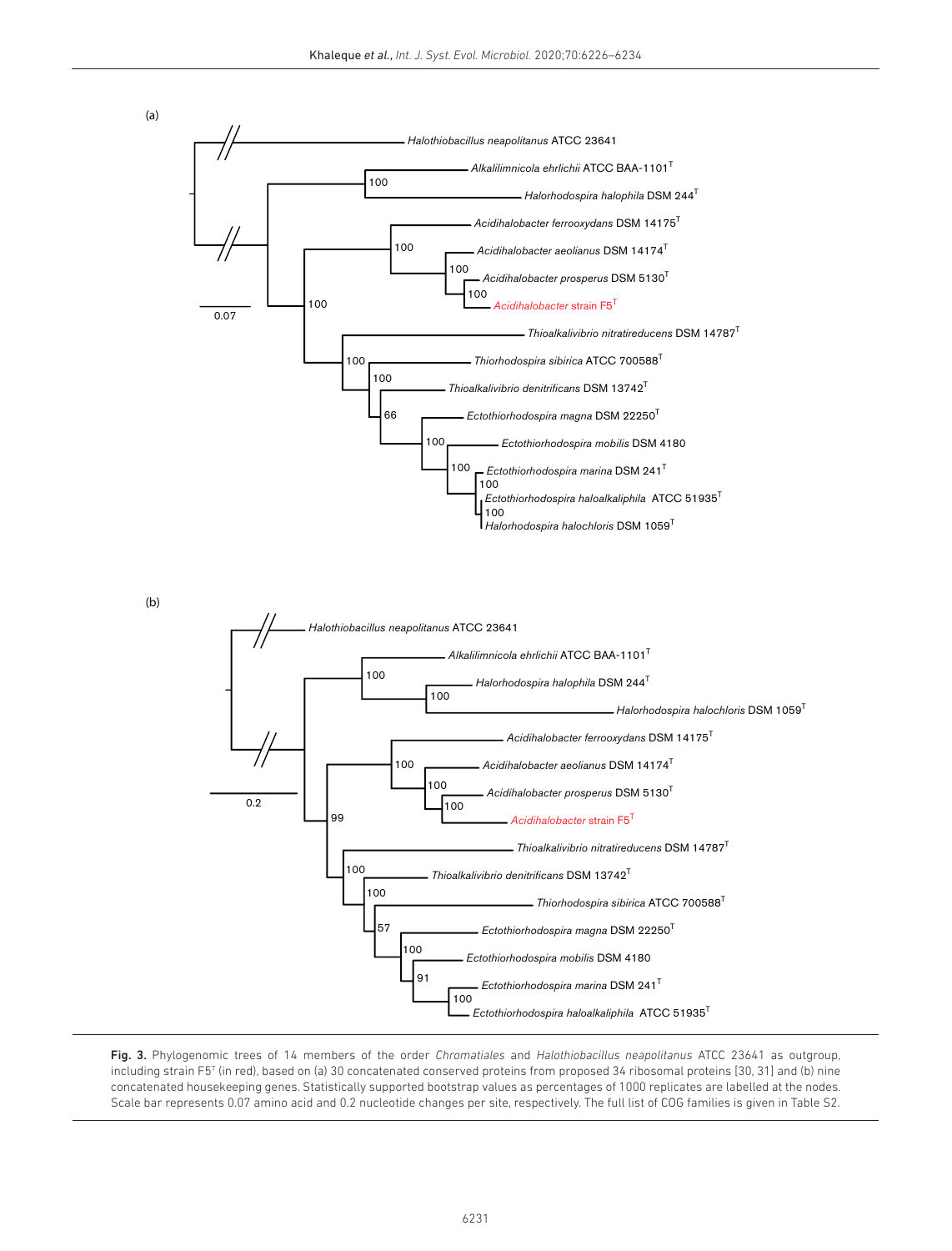

<span id="page-7-0"></span>

DSM 14175T and *[A. aeolianus](http://doi.org/10.1601/nm.34443)* DSM 14174T agreeing with the 16S rRNA gene phylogenetic tree.

MLSA is a powerful tool for determining phylogenetic relationships but it is not widely used to discriminate species and subspecies because it is difficult to decide the depth of clustering that should be used as a threshold for differentiation [\[48\]](#page-9-18).

#### **Phylogenetic distance based on percentage similarity of 16S rRNA gene sequences**

16S rRNA gene sequence similarity analysis is frequently used to infer phylogenetic distance and is used in microbial classification and species identification [[49](#page-9-19)]. The similarity of the 16S rRNA gene sequence of strain F5T to the three validated *[Acidihalobacter](http://doi.org/10.1601/nm.27501)* species is reported as a heat map comparison ([Fig. 4\)](#page-7-0).

Strain F5T is located in a sister clade to *[A. prosperus](http://doi.org/10.1601/nm.27502)* DSM 5130T but can be distinguished from it at a cutoff of 98.7% sequence similarity [\(Fig. 4](#page-7-0)). A cutoff of 97% 16S rRNA gene sequence similarity has been used to identify a new species [[50](#page-9-20)]. However, in many instances this was not sufficient for

species discrimination and a cutoff of 98.5% similarity has become the new 'gold-standard' [[51, 52](#page-9-21)].

#### **Other phylogenomic approaches for species discrimination (dDDH, ANI, AAI and Tetra)**

Today, phylogenomic approaches such as dDDH, ANI (average nucleotide identity), AAI and Tetra (Tetra Nucleotide Signature Correlation Index) are frequently used for microbial classification and often provide better criteria for species discrimination than 16S rRNA gene sequence similarity [\[53\]](#page-9-22). The currently accepted cutoff values for delimiting species boundaries are about 70% for dDDH [[41, 42\]](#page-9-12), 95% for ANI [\[38, 54–56](#page-9-23)], 95–96%for AAI [[57, 58\]](#page-9-24) and 0.989 for Tetra [[39, 59](#page-9-10)]. Using these approaches, we report the values for the comparisons between the three validated species of *[Acidih](http://doi.org/10.1601/nm.27501)[alobacter](http://doi.org/10.1601/nm.27501)* and strain F5T [\(Fig. 5\)](#page-7-1). These values support the previously published species designations for *A. ferroxydans* DSM 14175T , *[A. aeolianus](http://doi.org/10.1601/nm.34443)* DSM 14174T and *[A. prosperus](http://doi.org/10.1601/nm.27502)* DSM 5130<sup>T</sup> [\[14\]](#page-8-9). The values for the comparison of strain  $F5<sup>T</sup>$  with *[A. prosperus](http://doi.org/10.1601/nm.27502)* DSM 5130T are as follows [\(Fig. 5\)](#page-7-1): 22.1 % (dDDH); 79.21 % (ANI); 83.93 % (AAI); and 0.92 (Tetra).



<span id="page-7-1"></span>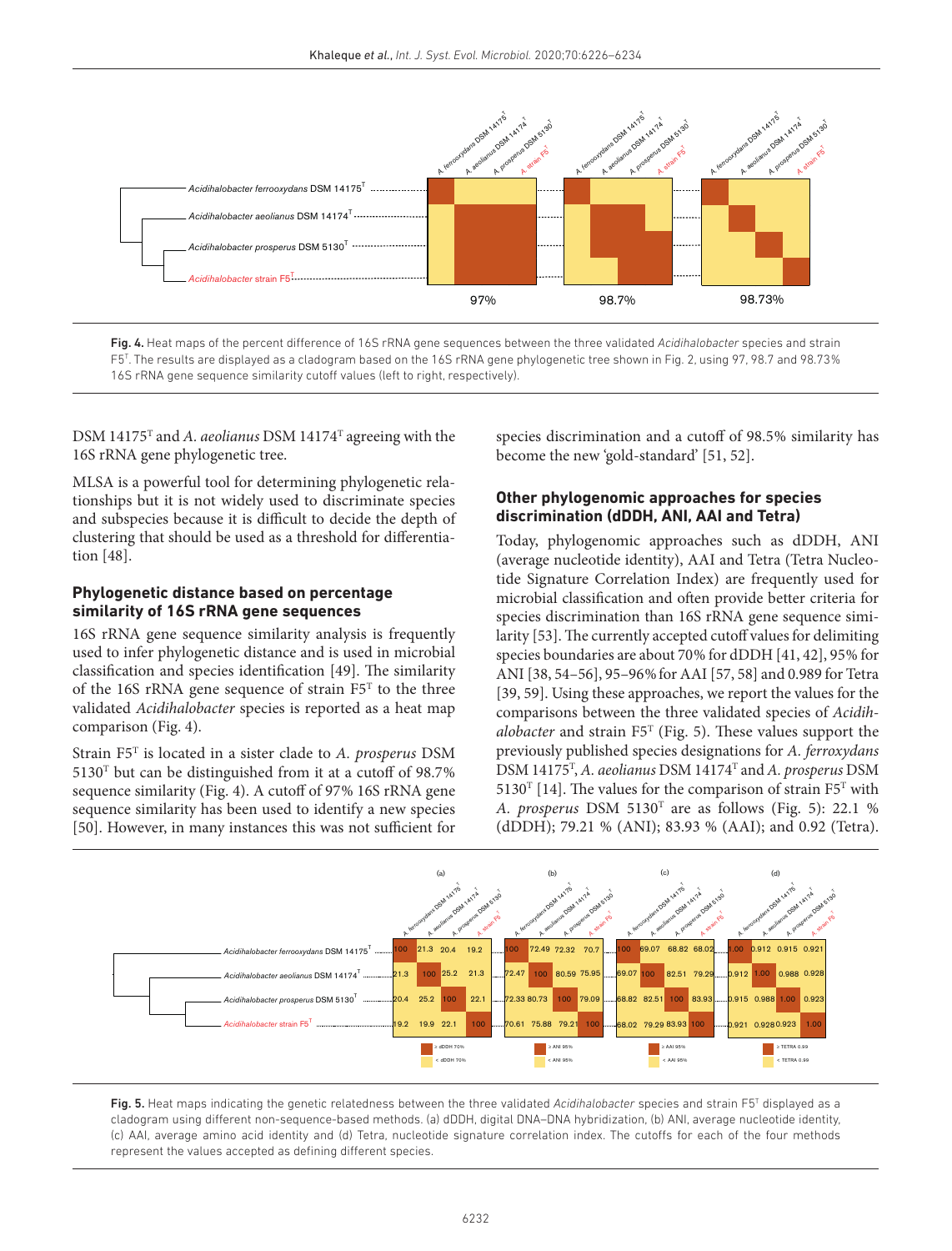These results are all well below the accepted cutoff values for species delineation, indicating that strain  $F5<sup>T</sup>$  should be considered as representing a new species of the genus *[Acidihalobacter](http://doi.org/10.1601/nm.27501)*.

#### **DESCRIPTION OF** *[ACIDIHALOBACTER](http://doi.org/10.1601/nm.27501)  YILGARNENSIS* **SP. NOV.**

*[Acidihalobacter](http://doi.org/10.1601/nm.27501) yilgarnensis* (yil.garn.en′sis . N.L. masc. adj. *yilgarnensis*, referring to its isolation from the Yilgarn region, Western Australia).

Cells are Gram-stain-negative, motile, straight rods (1–2µm long). Extremely acidophilic, optimum pH for growth is pH 2.5 with a range of pH 2.0–4.0. Halotolerant, can grow at up to 1283mM NaCl with optimal growth at 428mM NaCl. Mesophilic, optimal growth occurs at 30 °C, and capable of growth between 24 and 33 °C. Chemolithoautotrophic and aerobic. Able to utilize ferrous iron, elemental sulphur and tetrathionate as electron donors. It is able to leach base metals from the sulfide mineral pyrite  $(Fes_2)$  at up to 846 mM NaCl, pentlandite  $(Fe, Ni)_9S_8$  at 1283 mM NaCl and chalcopyrite at 508mM NaCl. Predicted terminal oxidases from the genome include  $aa_3$  (EC 1.9.3.1),  $bo_3$  (EC 1.10.3.10), *bd*-*I* (EC 1.10.3.14) and fumarate reductase (quinol, EC 1.3.5.1–1.3.5.4). Predicted respiratory quinones from the genome include ubiquinone (EC 1.14.13.-, 2.1.1.64, 2.1.1.63, 2.1.1.201, 2.1.1.222, 2.5.1.39, 2.5.1.129, 4.1.1.98). The genome contains a full compliment of *sox* genes distributed in two clusters (*soxXYZ* and *soxXA*) and separated *soxA* and *soxB*. It also includes a gene cluster for the predicted biosynthesis of the osmoprotectant ectoine. The G+C content of the DNA is 59.9mol%. The genome contains one copy of both the 16S and 23S rRNA genes and contains 3233 coding sequences and 47 tRNA genes. The whole-genome sequence of 3566941 bp is available (GenBank accession no. CP017415.1).

The type strain is  $F5^T$  (=DSM 105917<sup>T</sup>=JCM 32255<sup>T</sup>), isolated from an acidic saline drain in the Yilgarn region, Western Australia.

#### Funding information

H.N.K. was the recipient of an Australian Government Research Training Program Scholarship and a CSIRO Mineral Resources Postgraduate Scholarship. D.H. was supported by Fondecyt 1 140 617 and the Programa de Apoyo a Centros con Financiamiento Basal AFB 17004 to the Fundación Ciencia and Vida. C.G. was supported by a post-doctoral fellowship FONDECYT 3190792.

#### Conflicts of interest

The authors declare that there are no conflicts of interest.

#### References

- <span id="page-8-0"></span>1. Rohwerder T, Gehrke T, Kinzler K, Sand W. Bioleaching review Part A: progress in bioleaching: fundamentals and mechanisms of bacterial metal sulfide oxidation. *Appl Microbiol Biotechnol* 2003;63:239–248.
- <span id="page-8-1"></span>2. Watling H. Microbiological advances in Biohydrometallurgy. *Minerals* 2016;6:49.
- <span id="page-8-2"></span>3. Shiers DW, Blight KR, Ralph DE. Sodium sulphate and sodium chloride effects on batch culture of iron oxidising bacteria. *Hydrometallurgy* 2005;80:75–82.
- <span id="page-8-3"></span>4. Zammit CM, Mangold S, Jonna V, Mutch LA, Watling HR *et al*. Bioleaching in brackish waters--effect of chloride ions on the acidophile population and proteomes of model species. *Appl Microbiol Biotechnol* 2012;93:319–329.
- <span id="page-8-4"></span>5. Zammit CM, Mutch LA, Watling HR, Watkin ELJ. The characterization of salt tolerance in biomining microorganisms and the search for novel salt tolerant strains. *Adv Mat Res* 2009;71-73:283–286.
- <span id="page-8-5"></span>6. Kaksonen AH, Boxall NJ, Gumulya Y, Khaleque HN, Morris C *et al*. Recent progress in biohydrometallurgy and microbial characterisation. *Hydrometallurgy* 2018;180:7–25.
- <span id="page-8-11"></span>7. Khaleque HN, Kaksonen AH, Boxall NJ, Watkin ELJ. Chloride ion tolerance and pyrite bioleaching capabilities of pure and mixed halotolerant, acidophilic iron- and sulfur-oxidizing cultures. *Miner Eng* 2018;120:87–93.
- <span id="page-8-8"></span>8. Khaleque HN, Corbett MK, Ramsay JP, Kaksonen AH, Boxall NJ *et al*. Complete genome sequence of *Acidihalobacter prosperus* strain F5, an extremely acidophilic, iron- and sulfur-oxidizing halophile with potential industrial applicability in saline water bioleaching of chalcopyrite. *J Biotechnol* 2017;262:56–59.
- <span id="page-8-6"></span>9. Huber H, Stetter KO. *Thiobacillus prosperus* sp. nov., represents a new group of halotolerant metal-mobilizing bacteria isolated from a marine geothermal field. *Arch Microbiol* 1989;151:479–485.
- 10. Simmons S, Norris R. Acidophiles of saline water at thermal vents of Vulcano, Italy. *Extremophiles* 2002;6:201–207.
- <span id="page-8-7"></span>11. Ossandon FJ, Cárdenas JP, Corbett M, Quatrini R, Holmes DS *et al*. Draft genome sequence of the iron-oxidizing, acidophilic, and halotolerant *"Thiobacillus prosperus*" type strain DSM 5130. *Genom Announc* 2014;2:e01042–01014.
- 12. Khaleque HN, Ramsay JP, Murphy RJT, Kaksonen AH, Boxall NJ *et al*. Draft Genome Sequence of the Acidophilic, Halotolerant, and Iron/Sulfur-Oxidizing *Acidihalobacter prosperus* DSM 14174 (Strain V6). *Genom Announc* 2017;5:e01469–01416.
- 13. Khaleque HN, Ramsay JP, Murphy RJT, Kaksonen AH, Boxall NJ *et al*. Draft Genome Sequence of *Acidihalobacter ferrooxidans* DSM 14175 (Strain V8), a New Iron- and Sulfur-Oxidizing, Halotolerant, Acidophilic Species. *Genom Announc* 2017;5:e00413–00417.
- <span id="page-8-9"></span>14. Khaleque HN, González C, Kaksonen AH, Boxall NJ, Holmes DS *et al*. Genome-based classification of two halotolerant extreme acidophiles, *Acidihalobacter prosperus* V6 (= DSM 14174=JCM 32253) and *'Acidihalobacter ferrooxidans*' V8 (= DSM 14175=JCM 32254) as two new species, *Acidihalobacter aeolianus* sp. nov. and *Acidihalobacter ferrooxydans* sp. nov., respectively. *Int J Syst Evol Microbiol* 2019;69:1557–1565.
- <span id="page-8-15"></span>15. Pablo Cárdenas J, Ortiz R, Norris PR, Watkin E, Holmes DS. Reclassification of *'Thiobacillus prosperus*' Huber and Stetter 1989 as *Acidihalobacter prosperus* gen. nov., sp. nov., a member of the family *Ectothiorhodospiraceae*. *Int J Syst Evol Microbiol* 2015;65:3641–3644.
- <span id="page-8-10"></span>16. Johnson DB, McGinness S. A highly effecient and universal solid medium for growing mesophilic and moderately thermophilic, iron-oxidizing, acidophilic bacteria. *J Microbiol Methods* 1991;13:113–122.
- <span id="page-8-12"></span>17. Zammit CM, Mutch LA, Watling HR, Watkin EL. The recovery of nucleic acid from biomining and acid mine drainage microorganisms. *Hydrometallurgy* 2011;108:87–92.
- <span id="page-8-13"></span>18. Dopson M, Holmes DS, Lazcano M, McCredden TJ, Bryan CG *et al*. Multiple Osmotic Stress Responses in *Acidihalobacter prosperus* Result in Tolerance to Chloride Ions. *Front Microbiol* 2016;7:2132.
- <span id="page-8-14"></span>19. Overbeek R, Olson R, Pusch GD, Olsen GJ, Davis JJ *et al*. The seed and the rapid annotation of microbial genomes using subsystems technology (RAST). *Nucleic Acids Res* 2014;42:D206–D214.
- 20. Delcher AL, Bratke KA, Powers EC, Salzberg SL. Identifying bacterial genes and endosymbiont DNA with glimmer. *Bioinformatics* 2007;23:673–679.
- <span id="page-8-16"></span>21. DeSantis TZ, Hugenholtz P, Larsen N, Rojas M, Brodie EL *et al*. Greengenes, a chimera-checked 16S rRNA gene database and workbench compatible with ARB. *Appl Environ Microbiol* 2006;72:5069–5072.